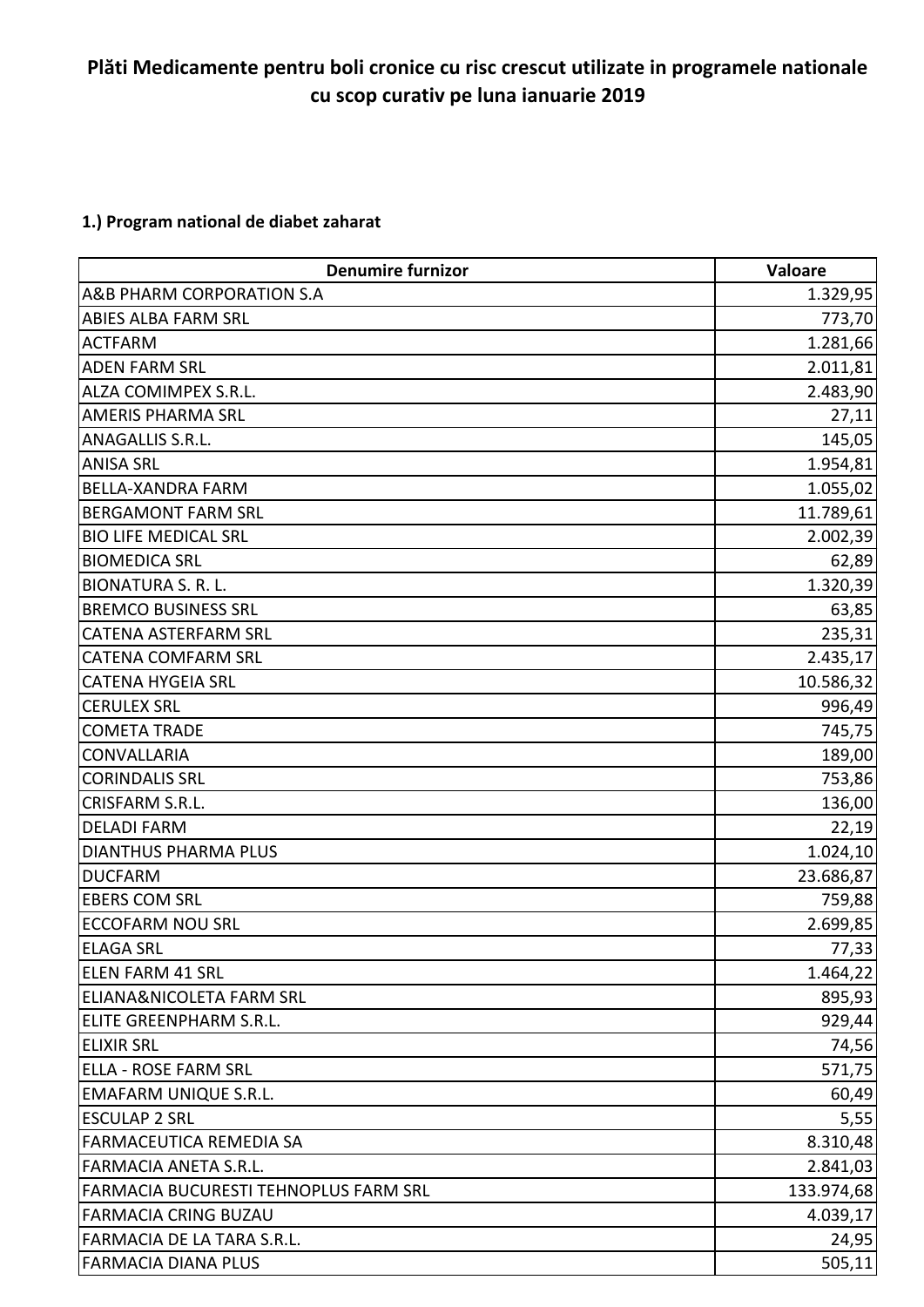| <b>FARMACIA DOROBANTI</b>                | 2.082,38  |
|------------------------------------------|-----------|
| <b>FARMACIA ELIANA</b>                   | 281,18    |
| <b>FARMACIA FARMATRIS</b>                | 480,54    |
| <b>FARMACIA FARMILLA SRL</b>             | 81,40     |
| <b>FARMACIA FORTE VITA FARM</b>          | 2.218,23  |
| <b>FARMACIA HELP FARM SRL</b>            | 30.596,06 |
| <b>FARMACIA IANCULUI 57 SRL</b>          | 4.336,83  |
| FARMACIA INA IMPEX PLUS S.R.L.           | 1.858,47  |
| <b>FARMACIA M SRL</b>                    | 1.404,93  |
| FARMACIA MAGNOLIA DC S.R.L.              | 311,01    |
| <b>FARMACIA MAKO SRL</b>                 | 1.283,09  |
| <b>FARMACIA MARA</b>                     | 2.114,20  |
| <b>FARMACIA NORA</b>                     | 216,97    |
| <b>FARMACIA OMNIA S.R.L.</b>             | 1.509,61  |
| FARMACIA PLURIMEX PARHON S.R.L. / MERCK  | 660,95    |
| FARMACIA PLURIMEX TUNARI S.R.L./ MERCK 2 | 130,39    |
| <b>FARMACIA REVITALIA SRL</b>            | 1.862,85  |
| <b>FARMACIA TARSIS</b>                   | 569,84    |
| <b>FARMACIA TITAN SRL</b>                | 4.671,42  |
| <b>FARMACIA UNICA SRL</b>                | 3.767,89  |
| <b>FARMAFIL S.R.L.</b>                   | 406,29    |
| <b>FARMALEX SRL</b>                      | 1.565,09  |
| <b>FARMASIB SRL SIBIU</b>                | 266,57    |
| <b>FARMAVITA</b>                         | 6.739,75  |
| <b>FARMELIA SRL</b>                      | 585,28    |
| <b>FARMEXIM TRADE SRL</b>                | 609,36    |
| <b>FARMIMPEX SRL</b>                     | 14.982,14 |
| <b>GEMA FARM SRL</b>                     | 854,00    |
| lGENERAL NEXT PHARM SRL                  | 5.800,99  |
| <b>GENERAL SMART FARM</b>                | 1.306,01  |
| <b>GREEN-PHARM S.R.L.</b>                | 626,95    |
| HELEN - FARM S.R.L.                      | 105,27    |
| HELP FARM PLUS S.R.L.                    | 4.481,60  |
| <b>HEPITES FARM S.R.L.</b>               | 357,29    |
| <b>HYGEA SRL</b>                         | 3.419,52  |
| <b>IDEA MED SRL</b>                      | 5.865,15  |
| <b>IEZER FARM SRL</b>                    | 13.743,30 |
| <b>ILIRIA SERV SRL</b>                   | 444,96    |
| <b>IRIS PHARM SRL</b>                    | 4.107,15  |
| <b>IRIS SRL</b>                          | 263,88    |
| JENI-PHARM SRL BUZAU                     | 12.470,24 |
| KARIM PHARM/DERYYFARM KARIM              | 1.104,88  |
| <b>LARA FARM</b>                         | 18.058,59 |
| <b>LAVIRA TRANSPORT SRL</b>              | 54.317,82 |
| <b>LENI FARM S.R.L</b>                   | 773,23    |
| <b>LIMA FARM SRL</b>                     | 1.019,63  |
| MARICONA COMIMPEX S.R.L.                 | 2.656,79  |
| <b>MEDIFARM ALEX SRL</b>                 | 248,23    |
| MEDIMFARM TOPFARM SA                     | 7.574,62  |
| <b>MEDOFARM SRL</b>                      | 2.709,91  |
| MED-SERV UNITED SRL                      | 11.489,08 |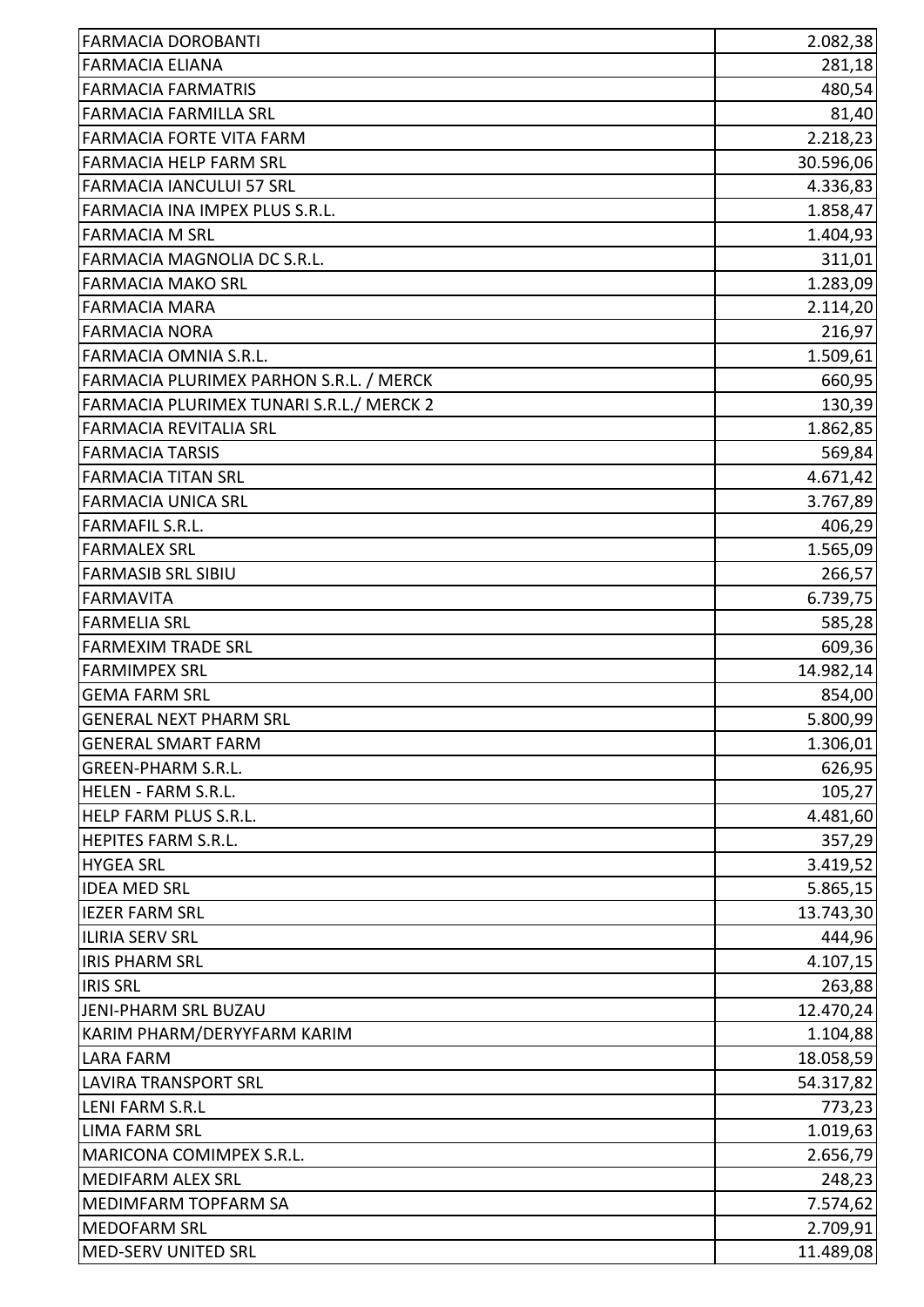| MIOSOTIS PLUS SRL<br>13.264,80<br><b>MIRI FARM SRL</b><br>1.069,69<br><b>MISFARM</b><br>218,63<br>932,66<br><b>NATURA SRL</b><br><b>NEED FARM SRL</b><br>215,15<br>NERTERA FARM SRL<br><b>NORDFARM 8</b><br>NOVOFARM S.R.L.<br>OLFARM S.A.<br>PAEONIA COM S.R.L.<br>PANACEEA PHARM SRL<br>PANPHARMA MED<br>PERLA MEDIFARM SRL<br><b>PEX SRL</b><br>PHARMA PRO EXPRES<br>PHARMACIA A.D.M. 2000 S.R.L.<br>PHARMACY SRL CONSTANTA<br>PHARMA-PLANT IMPEX SRL<br>PROCLINIC S.R.L.<br>PROFESSIONAL FARMA LINE S.R.L.<br><b>RELEVIA SRL</b><br><b>REMEDIUM SRL</b><br><b>REMEDIUM SRL</b><br><b>REMIRO FARM SRL</b><br><b>RODIA SRL</b><br>ROM-GAL-LEADER S.R.L.<br><b>ROPHARMA</b><br>S.C FARMACIA FILANTROPIA SRL<br><b>S.C HERA FARM S.R.L.</b><br>S.C METAFARM S.R.L.<br>S.C. ACTION C PRODIMPEX S.R.L.<br>S.C. ALICAT GRUP S.R.L.<br>S.C. ALMA MATER FARMACIE S.R.L.<br>S.C. APOTECA FARMACIE S.R.L.<br>S.C. APRIL FARMEXIM S.R.L.<br>S.C. AQUA PHARM CONSULTING S.R.L.<br>S.C. ARESDONA S.R.L<br>S.C. ARNICA IMPEX S.R.L.<br>S.C. ARNICA S.R.L.<br>S.C. ARSENE S.R.L.<br>S.C. ATMAN PROD COM S.R.L.<br>S.C. BIOS-FARM S.R.L.<br>S.C. BIOSPECTRUM S.R.L.<br>S.C. BUJOR FARM S.R.L.<br>S.C. CALIN FARM S.R.L.<br>S.C. CATENA NINA S.R.L.<br>1.871,71<br>S.C. CHIRMIS FARMIMPEX S.R.L.<br>S.C. CHRIS PHARMA S.R.L.<br>S.C. COLVIMED S.R.L.<br><b>S.C. COMAY SRL</b> | MINI FARM CONCEPT S.R.L. | 276,91   |
|-----------------------------------------------------------------------------------------------------------------------------------------------------------------------------------------------------------------------------------------------------------------------------------------------------------------------------------------------------------------------------------------------------------------------------------------------------------------------------------------------------------------------------------------------------------------------------------------------------------------------------------------------------------------------------------------------------------------------------------------------------------------------------------------------------------------------------------------------------------------------------------------------------------------------------------------------------------------------------------------------------------------------------------------------------------------------------------------------------------------------------------------------------------------------------------------------------------------------------------------------------------------------------------------------------------------------------------------------------------------|--------------------------|----------|
|                                                                                                                                                                                                                                                                                                                                                                                                                                                                                                                                                                                                                                                                                                                                                                                                                                                                                                                                                                                                                                                                                                                                                                                                                                                                                                                                                                 |                          |          |
|                                                                                                                                                                                                                                                                                                                                                                                                                                                                                                                                                                                                                                                                                                                                                                                                                                                                                                                                                                                                                                                                                                                                                                                                                                                                                                                                                                 |                          |          |
|                                                                                                                                                                                                                                                                                                                                                                                                                                                                                                                                                                                                                                                                                                                                                                                                                                                                                                                                                                                                                                                                                                                                                                                                                                                                                                                                                                 |                          |          |
|                                                                                                                                                                                                                                                                                                                                                                                                                                                                                                                                                                                                                                                                                                                                                                                                                                                                                                                                                                                                                                                                                                                                                                                                                                                                                                                                                                 |                          |          |
| 430,50<br>3.621,65<br>776,15<br>85,61                                                                                                                                                                                                                                                                                                                                                                                                                                                                                                                                                                                                                                                                                                                                                                                                                                                                                                                                                                                                                                                                                                                                                                                                                                                                                                                           |                          |          |
|                                                                                                                                                                                                                                                                                                                                                                                                                                                                                                                                                                                                                                                                                                                                                                                                                                                                                                                                                                                                                                                                                                                                                                                                                                                                                                                                                                 |                          |          |
|                                                                                                                                                                                                                                                                                                                                                                                                                                                                                                                                                                                                                                                                                                                                                                                                                                                                                                                                                                                                                                                                                                                                                                                                                                                                                                                                                                 |                          |          |
|                                                                                                                                                                                                                                                                                                                                                                                                                                                                                                                                                                                                                                                                                                                                                                                                                                                                                                                                                                                                                                                                                                                                                                                                                                                                                                                                                                 |                          |          |
| 779,24<br>523,35<br>241,78<br>465,35<br>354,06<br>12.873,67<br>8.850,71<br>6.091,61<br>160,98<br>5.040,16<br>5.506,40<br>166,51<br>783,52<br>925,58<br>506,11<br>68,79<br>2.496,89<br>28.024,77<br>657,70<br>1.238,51<br>2.813,41<br>49,68<br>1.300,94<br>1.979,37<br>1.388,60<br>4.174,69<br>3.663,09<br>41,58<br>737,75<br>357,04<br>202,01<br>145,94<br>4.845,06                                                                                                                                                                                                                                                                                                                                                                                                                                                                                                                                                                                                                                                                                                                                                                                                                                                                                                                                                                                             |                          |          |
|                                                                                                                                                                                                                                                                                                                                                                                                                                                                                                                                                                                                                                                                                                                                                                                                                                                                                                                                                                                                                                                                                                                                                                                                                                                                                                                                                                 |                          |          |
|                                                                                                                                                                                                                                                                                                                                                                                                                                                                                                                                                                                                                                                                                                                                                                                                                                                                                                                                                                                                                                                                                                                                                                                                                                                                                                                                                                 |                          |          |
|                                                                                                                                                                                                                                                                                                                                                                                                                                                                                                                                                                                                                                                                                                                                                                                                                                                                                                                                                                                                                                                                                                                                                                                                                                                                                                                                                                 |                          |          |
|                                                                                                                                                                                                                                                                                                                                                                                                                                                                                                                                                                                                                                                                                                                                                                                                                                                                                                                                                                                                                                                                                                                                                                                                                                                                                                                                                                 |                          |          |
|                                                                                                                                                                                                                                                                                                                                                                                                                                                                                                                                                                                                                                                                                                                                                                                                                                                                                                                                                                                                                                                                                                                                                                                                                                                                                                                                                                 |                          |          |
|                                                                                                                                                                                                                                                                                                                                                                                                                                                                                                                                                                                                                                                                                                                                                                                                                                                                                                                                                                                                                                                                                                                                                                                                                                                                                                                                                                 |                          |          |
|                                                                                                                                                                                                                                                                                                                                                                                                                                                                                                                                                                                                                                                                                                                                                                                                                                                                                                                                                                                                                                                                                                                                                                                                                                                                                                                                                                 |                          |          |
|                                                                                                                                                                                                                                                                                                                                                                                                                                                                                                                                                                                                                                                                                                                                                                                                                                                                                                                                                                                                                                                                                                                                                                                                                                                                                                                                                                 |                          |          |
|                                                                                                                                                                                                                                                                                                                                                                                                                                                                                                                                                                                                                                                                                                                                                                                                                                                                                                                                                                                                                                                                                                                                                                                                                                                                                                                                                                 |                          |          |
|                                                                                                                                                                                                                                                                                                                                                                                                                                                                                                                                                                                                                                                                                                                                                                                                                                                                                                                                                                                                                                                                                                                                                                                                                                                                                                                                                                 |                          |          |
|                                                                                                                                                                                                                                                                                                                                                                                                                                                                                                                                                                                                                                                                                                                                                                                                                                                                                                                                                                                                                                                                                                                                                                                                                                                                                                                                                                 |                          |          |
|                                                                                                                                                                                                                                                                                                                                                                                                                                                                                                                                                                                                                                                                                                                                                                                                                                                                                                                                                                                                                                                                                                                                                                                                                                                                                                                                                                 |                          |          |
|                                                                                                                                                                                                                                                                                                                                                                                                                                                                                                                                                                                                                                                                                                                                                                                                                                                                                                                                                                                                                                                                                                                                                                                                                                                                                                                                                                 |                          |          |
|                                                                                                                                                                                                                                                                                                                                                                                                                                                                                                                                                                                                                                                                                                                                                                                                                                                                                                                                                                                                                                                                                                                                                                                                                                                                                                                                                                 |                          |          |
|                                                                                                                                                                                                                                                                                                                                                                                                                                                                                                                                                                                                                                                                                                                                                                                                                                                                                                                                                                                                                                                                                                                                                                                                                                                                                                                                                                 |                          |          |
|                                                                                                                                                                                                                                                                                                                                                                                                                                                                                                                                                                                                                                                                                                                                                                                                                                                                                                                                                                                                                                                                                                                                                                                                                                                                                                                                                                 |                          |          |
|                                                                                                                                                                                                                                                                                                                                                                                                                                                                                                                                                                                                                                                                                                                                                                                                                                                                                                                                                                                                                                                                                                                                                                                                                                                                                                                                                                 |                          |          |
|                                                                                                                                                                                                                                                                                                                                                                                                                                                                                                                                                                                                                                                                                                                                                                                                                                                                                                                                                                                                                                                                                                                                                                                                                                                                                                                                                                 |                          |          |
|                                                                                                                                                                                                                                                                                                                                                                                                                                                                                                                                                                                                                                                                                                                                                                                                                                                                                                                                                                                                                                                                                                                                                                                                                                                                                                                                                                 |                          | 540,90   |
|                                                                                                                                                                                                                                                                                                                                                                                                                                                                                                                                                                                                                                                                                                                                                                                                                                                                                                                                                                                                                                                                                                                                                                                                                                                                                                                                                                 |                          | 5,54     |
|                                                                                                                                                                                                                                                                                                                                                                                                                                                                                                                                                                                                                                                                                                                                                                                                                                                                                                                                                                                                                                                                                                                                                                                                                                                                                                                                                                 |                          | 2.118,92 |
|                                                                                                                                                                                                                                                                                                                                                                                                                                                                                                                                                                                                                                                                                                                                                                                                                                                                                                                                                                                                                                                                                                                                                                                                                                                                                                                                                                 |                          | 4.849,38 |
|                                                                                                                                                                                                                                                                                                                                                                                                                                                                                                                                                                                                                                                                                                                                                                                                                                                                                                                                                                                                                                                                                                                                                                                                                                                                                                                                                                 |                          |          |
|                                                                                                                                                                                                                                                                                                                                                                                                                                                                                                                                                                                                                                                                                                                                                                                                                                                                                                                                                                                                                                                                                                                                                                                                                                                                                                                                                                 |                          |          |
|                                                                                                                                                                                                                                                                                                                                                                                                                                                                                                                                                                                                                                                                                                                                                                                                                                                                                                                                                                                                                                                                                                                                                                                                                                                                                                                                                                 |                          |          |
|                                                                                                                                                                                                                                                                                                                                                                                                                                                                                                                                                                                                                                                                                                                                                                                                                                                                                                                                                                                                                                                                                                                                                                                                                                                                                                                                                                 |                          |          |
|                                                                                                                                                                                                                                                                                                                                                                                                                                                                                                                                                                                                                                                                                                                                                                                                                                                                                                                                                                                                                                                                                                                                                                                                                                                                                                                                                                 |                          |          |
|                                                                                                                                                                                                                                                                                                                                                                                                                                                                                                                                                                                                                                                                                                                                                                                                                                                                                                                                                                                                                                                                                                                                                                                                                                                                                                                                                                 |                          |          |
|                                                                                                                                                                                                                                                                                                                                                                                                                                                                                                                                                                                                                                                                                                                                                                                                                                                                                                                                                                                                                                                                                                                                                                                                                                                                                                                                                                 |                          |          |
|                                                                                                                                                                                                                                                                                                                                                                                                                                                                                                                                                                                                                                                                                                                                                                                                                                                                                                                                                                                                                                                                                                                                                                                                                                                                                                                                                                 |                          |          |
|                                                                                                                                                                                                                                                                                                                                                                                                                                                                                                                                                                                                                                                                                                                                                                                                                                                                                                                                                                                                                                                                                                                                                                                                                                                                                                                                                                 |                          |          |
|                                                                                                                                                                                                                                                                                                                                                                                                                                                                                                                                                                                                                                                                                                                                                                                                                                                                                                                                                                                                                                                                                                                                                                                                                                                                                                                                                                 |                          |          |
|                                                                                                                                                                                                                                                                                                                                                                                                                                                                                                                                                                                                                                                                                                                                                                                                                                                                                                                                                                                                                                                                                                                                                                                                                                                                                                                                                                 |                          | 2.276,73 |
|                                                                                                                                                                                                                                                                                                                                                                                                                                                                                                                                                                                                                                                                                                                                                                                                                                                                                                                                                                                                                                                                                                                                                                                                                                                                                                                                                                 |                          | 241,62   |
|                                                                                                                                                                                                                                                                                                                                                                                                                                                                                                                                                                                                                                                                                                                                                                                                                                                                                                                                                                                                                                                                                                                                                                                                                                                                                                                                                                 |                          |          |
|                                                                                                                                                                                                                                                                                                                                                                                                                                                                                                                                                                                                                                                                                                                                                                                                                                                                                                                                                                                                                                                                                                                                                                                                                                                                                                                                                                 |                          |          |
|                                                                                                                                                                                                                                                                                                                                                                                                                                                                                                                                                                                                                                                                                                                                                                                                                                                                                                                                                                                                                                                                                                                                                                                                                                                                                                                                                                 |                          |          |
|                                                                                                                                                                                                                                                                                                                                                                                                                                                                                                                                                                                                                                                                                                                                                                                                                                                                                                                                                                                                                                                                                                                                                                                                                                                                                                                                                                 |                          | 2.925,91 |
|                                                                                                                                                                                                                                                                                                                                                                                                                                                                                                                                                                                                                                                                                                                                                                                                                                                                                                                                                                                                                                                                                                                                                                                                                                                                                                                                                                 |                          |          |
|                                                                                                                                                                                                                                                                                                                                                                                                                                                                                                                                                                                                                                                                                                                                                                                                                                                                                                                                                                                                                                                                                                                                                                                                                                                                                                                                                                 |                          |          |
|                                                                                                                                                                                                                                                                                                                                                                                                                                                                                                                                                                                                                                                                                                                                                                                                                                                                                                                                                                                                                                                                                                                                                                                                                                                                                                                                                                 |                          |          |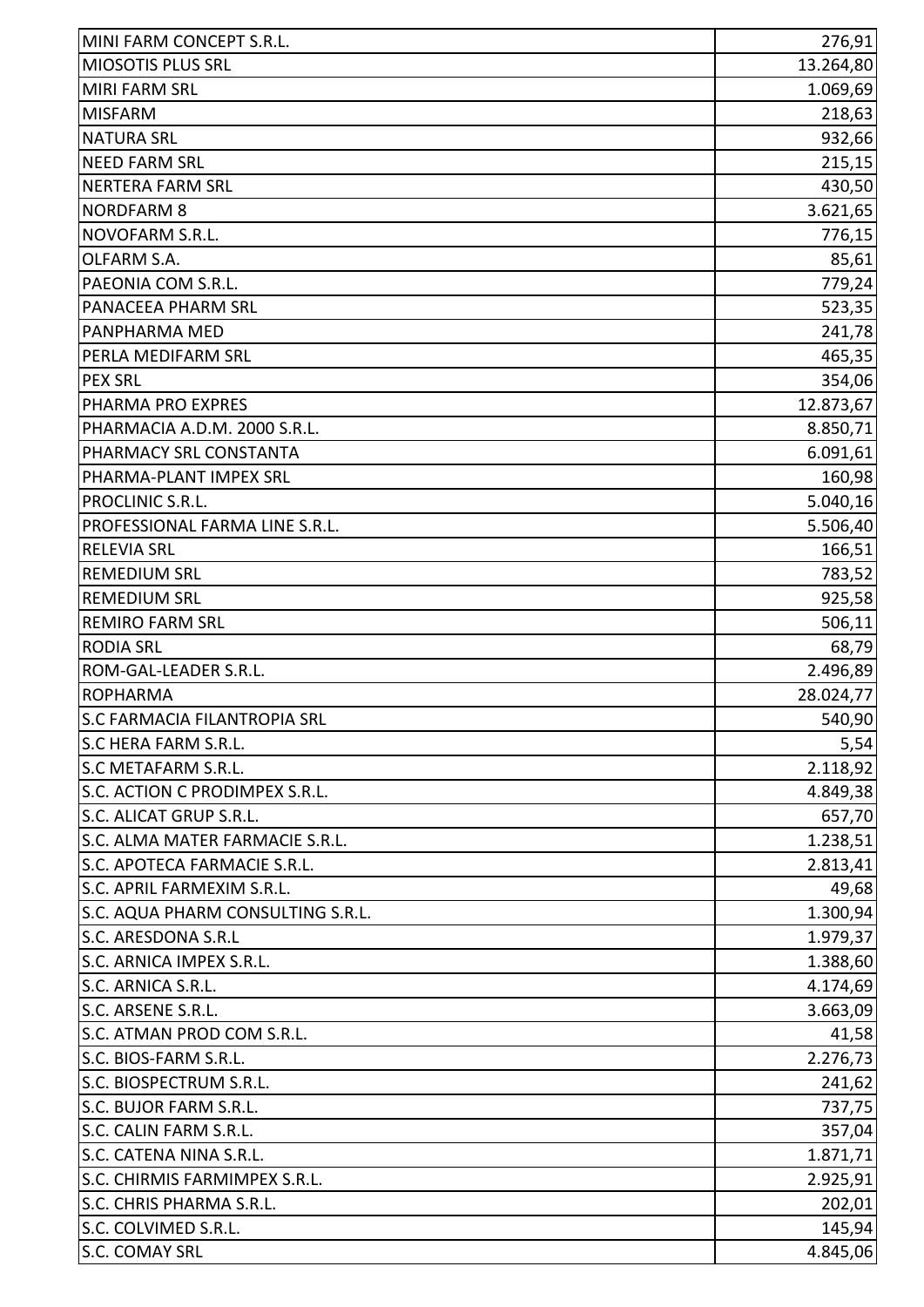| S.C. CONVALARIA S.R.L.                | 5.373,37   |
|---------------------------------------|------------|
| S.C. CRAITA SILVA IMPEX S.R.L.        | 683,07     |
| S.C. CRISEN FARM S.R.L.               | 1.363,14   |
| <b>S.C. CYNARA FARM-IMPEX SRL</b>     | 6.641,16   |
| S.C. DEMETRA PHARM S.R.L.             | 487,10     |
| S.C. DERYYFARM 2000 S.R.L.            | 1.659,05   |
| S.C. DEXTER INVEST S.R.L.             | 17.612,52  |
| S.C. DIANA ALEXANDRU SRL              | 3.638,52   |
| S.C. DOLCEFARM S.R.L.                 | 37,26      |
| S.C. ELEFARM S.R.L.                   | 18,07      |
| S.C. ELISAN FARM S.R.L.               | 330,78     |
| <b>S.C. FARMA MED SRL</b>             | 1.234,24   |
| S.C. FARMA RODITRIX S.R.L.            | 2.828,56   |
| S.C. FARMACEUTICA ARGESFARM S.A.      | 71.416,03  |
| S.C. FARMACIA ACSADEMIA S.R.L.        | 16.013,34  |
| S.C. FARMACIA ALCOR S.R.L.            | 482,79     |
| S.C. FARMACIA ALGEVITA S.R.L.         | 543,59     |
| S.C. FARMACIA BAJAN S.R.L.            | 7.875,42   |
| <b>S.C. FARMACIA CARITAS S.R.L</b>    | 314,86     |
| S.C. FARMACIA DIANA S.R.L.            | 708,75     |
| S.C. FARMACIA ELENA S.R.L.            | 2.413,82   |
| <b>S.C. FARMACIA ESCULAP SRL</b>      | 4.057,50   |
| S.C. FARMACIA HYGEA SRL               | 1.938,45   |
| S.C. FARMACIA PADURARU S.R.L.         | 272,10     |
| <b>S.C. FARMACIA PISCULUI S.R.L</b>   | 8.478,93   |
| S.C. FARMACIA SFINTA ECATERINA S.R.L. | 172.109,20 |
| S.C. FARMACIA SIC VOLO SRL            | 7.355,48   |
| S.C. FARMACIA TEI S.R.L.              | 46.134,66  |
| S.C. FARMACIA VIVIANA S.R.L           | 10.869,50  |
| S.C. FARMA-COM-IULIA S.R.L.           | 2.903,45   |
| <b>S.C. FARMALEX S.R.L</b>            | 1.503,52   |
| S.C. FARMNICOL S.R.L.                 | 4.515,30   |
| S.C. FLORIS S.R.L.                    | 105,60     |
| S.C. GEDEON RICHTER FARMACIA S.A      | 82.265,08  |
| S.C. GEONET SRL                       | 5.493,91   |
| S.C. HIPOCRAT-PLUS S.R.L.             | 4.032,41   |
| S.C. HUMANITAS C.D. S.R.L.            | 2.458,94   |
| S.C. HYGEEA PHARM S.R.L               | 141,04     |
| S.C. HYPERICI S.R.L.                  | 7.228,33   |
| S.C. IATROFARM S.R.L.                 | 771,82     |
| S.C. INAFARM STAR S.R.L.              | 33,27      |
| S.C. JOJOFARM S.R.L.                  | 19.838,16  |
| <b>S.C. LAURA CONS S.R.L</b>          | 198,24     |
| S.C. LETI-FARM 2000 S.R.L.            | 293,48     |
| <b>S.C. LIBRO PHARMA SRL</b>          | 4.692,91   |
| S.C. MAGIC FARM S.R.L.                | 719,10     |
| S.C. MASTER FARM S.R.L                | 283,70     |
| S.C. MEDICA FARM S.R.L.               | 567,68     |
| S.C. MIDOFARM S.R.L.                  | 1.972,91   |
| S.C. MINERVA FARMACIE S.R.L.          | 2.614,18   |
| S.C. MINI-FARM SRL                    | 43.981,75  |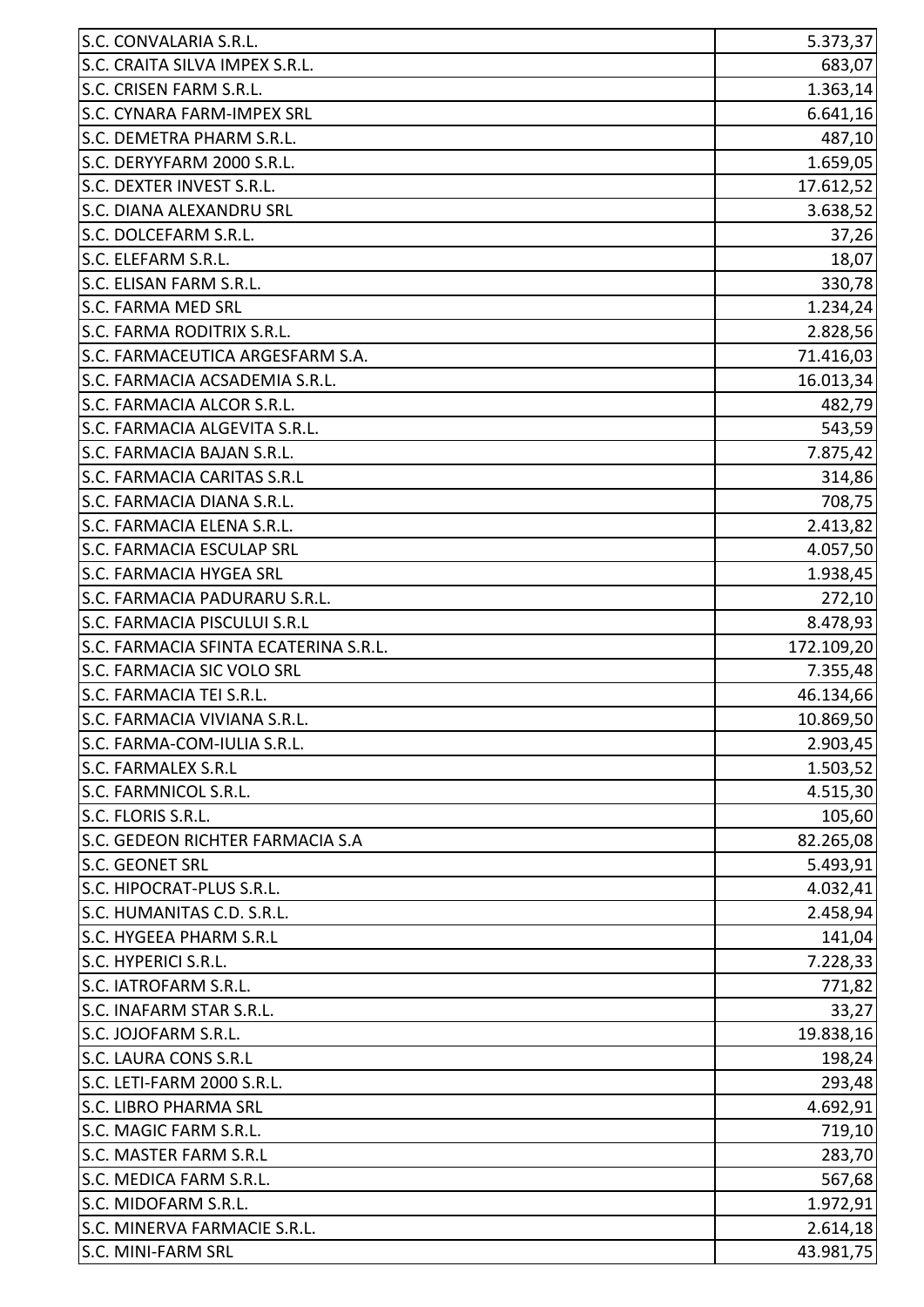| S.C. MONIX FARM S.R.L.                | 194,02     |
|---------------------------------------|------------|
| <b>S.C. MORPHEUS SRL</b>              | 270,36     |
| S.C. PANACEEA COM S.R.L.              | 33,27      |
| S.C. PHARMA SIG SRL                   | 794,52     |
| S.C. PLESEA MOCANU SANTEFARM S.R.L.   | 5.529,88   |
| S.C. PRIMAPHARM S.R.L.                | 443,07     |
| S.C. PURSANTE S.R.L.                  | 3.003,18   |
| S.C. RA SRL                           | 431,56     |
| S.C. RADIX PHARMA S.R.L.              | 3.950,88   |
| S.C. REDFARM S.R.L.                   | 1.306,15   |
| S.C. REMEDIA FARM S.R.L.              | 129,58     |
| S.C. REVITAL S.R.L.                   | 3.477,46   |
| S.C. ROM FARM CRIS S.R.L.             | 1.373,98   |
| S.C. ROM-DIGI-FARM S.R.L.             | 2.734,03   |
| S.C. ROYAL MAR S.R.L.                 | 2.179,78   |
| S.C. S.I.E.P.C.O.F.A.R. S.A.          | 148.899,85 |
| <b>S.C. SALVATOR</b>                  | 277,95     |
| S.C. SALVIA S.R.L.                    | 186,81     |
| S.C. SARAMED S.R.L.                   | 3.148,92   |
| S.C. TACOMI IMPEX S.R.L.              | 3.566,56   |
| S.C. TRI FARM S.R.L.                  | 6.306,47   |
| S.C. UNIVERSAL FARMA S.R.L.           | 6.694,01   |
| S.C. VIOFARM S.R.L.                   | 5.396,02   |
| <b>S.C. VISCUM SRL</b>                | 759,19     |
| S.C. VITAFARM PLUS S.R.L.             | 13.948,97  |
| S.C. VITAL FARM S.R.L.                | 60.535,73  |
| S.C.ADONIS IMPORT EXPORT S.R.L.       | 464,45     |
| S.C.AL SHEFA FARM S.R.L.              | 1.229,59   |
| lS.C.AXIFARM S.R.L.                   | 31,48      |
| S.C.BALSAM S.R.L.                     | 2.068,58   |
| S.C.CLUB CAFE GALA S.R.L.             | 107.272,22 |
| S.C.CONSFARM S.R.L.                   | 2.074,95   |
| S.C.ELENFARM S.R.L.                   | 177,62     |
| S.C.FARM IMPLANT IMPORT-EXPORT S.R.L. | 1.478,79   |
| S.C.FARMACIA HEPITES S.R.L.           | 1.177,48   |
| S.C.FARMACIA TREI F S.R.L.            | 4.527,76   |
| <b>S.C.FARMACIA TUNDE S.R.L.</b>      | 725,56     |
| S.C.FARMAS MED S.R.L.                 | 297,51     |
| S.C.FLORES S.R.L.                     | 2.930,22   |
| S.C.FOCUS MED PLUS S.R.L.             | 382,22     |
| <b>S.C.GEDAFARM S.R.L</b>             | 1.712,36   |
| S.C.GENTIANA S.R.L.                   | 1.116,53   |
| S.C.HELENA S.R.L.                     | 476,49     |
| S.C.HIPOCRAT 2 S.R.L.                 | 244,52     |
| S.C.HIPOCRAT S.R.L.                   | 168,68     |
| S.C.MEDSANTIF PLUS S.R.L.             | 2.292,14   |
| S.C.NIDOFARM S.R.L.                   | 242,81     |
| S.C.OPTI FARM S.R.L.                  | 4.975,08   |
| S.C.OPTIFARM S.R.L.                   | 1.570,23   |
| S.C.PARA-FARM S.R.L.                  | 1.689,07   |
| S.C.PHARMA PLUS S.R.L.                | 428,26     |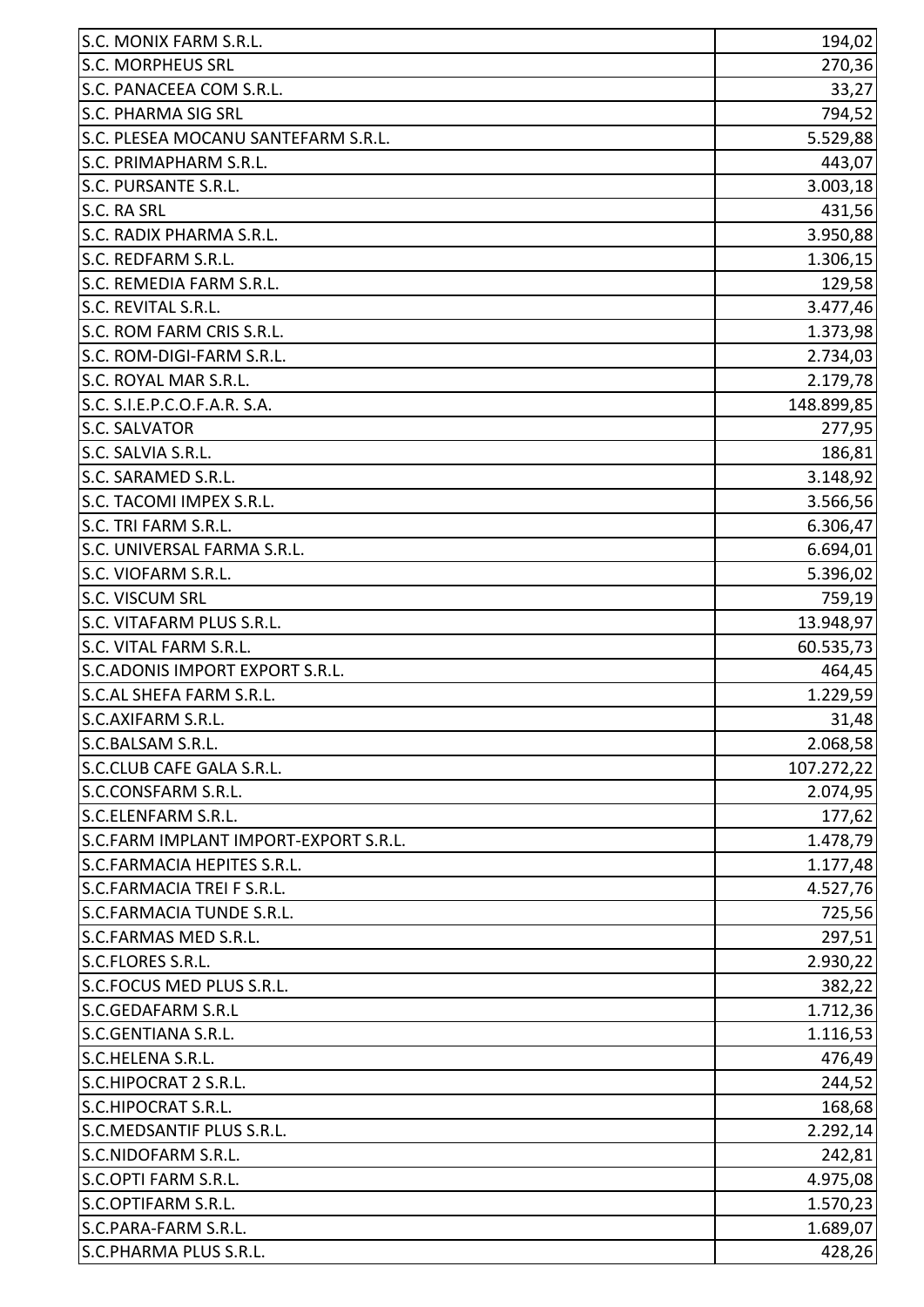| S.C.PHARMACON MEDATENA S.R.L.       | 2.933,09   |
|-------------------------------------|------------|
| S.C.RETRO BUTIQUE SAMANTHA S.R.L.   | 4.405,66   |
| S.C.STEFY FARM S.R.L.               | 3.374,38   |
| S.C.UNICA S.R.L.                    | 632,03     |
| S.C.Z FARM S.R.L.                   | 832,42     |
| SALOFARM S.R.L.                     | 150,61     |
| SAMI IMPEX 94 S.R.L.                | 18.770,62  |
| <b>SANIMEX SRL</b>                  | 1.207,66   |
| <b>SANMIN MEDICAL SRL</b>           | 191,58     |
| <b>SC 2NA FARM SRL</b>              | 12.894,43  |
| <b>SC A&amp;A LONGAVIT SRL IASI</b> | 1.100,36   |
| <b>SC ADONIS SRL CONSTANTA</b>      | 3.484,21   |
| SC ADRIAN IMP.EXP.F.SF.MARIA        | 1.008,62   |
| <b>SC AIS PHARMA S.R.L.</b>         | 4.949,79   |
| <b>SC ALCRIS FARM SRL</b>           | 1.554,36   |
| <b>SC ALERTA SRL</b>                | 33,27      |
| SC ALMA FARM COM 95 S.R.L.          | 591,33     |
| <b>SC ALOPATIA SRL</b>              | 6.033,80   |
| <b>SC ANCA FARM SRL</b>             | 2.015,09   |
| <b>SC ARCATIM SA TIMISOARA</b>      | 3.278,01   |
| <b>SC ART FARM SRL</b>              | 1.690, 12  |
| <b>SC ASCLEPYOS SRL</b>             | 396,51     |
| <b>SC BABY FARM SRL</b>             | 1.050,01   |
| <b>SC BELLADONNA PHARM SRL</b>      | 230,97     |
| <b>SC BRIFARM S.A</b>               | 469,41     |
| <b>SC CASA DAMAJ SRL</b>            | 21.864,69  |
| <b>SC CATENA AVAFARM SRL</b>        | 5.798,67   |
| <b>SC COSMOPOLITAN IMPEX SRL</b>    | 20.323,75  |
| <b>SC ECOFARMACIA NETWORK SRL</b>   | 228.837,82 |
| <b>SC ELIXIR SRL</b>                | 4.982,39   |
| <b>SC ELMAFARM SRL</b>              | 1.653,62   |
| <b>SC ESTER FARM SRL</b>            | 848,71     |
| <b>SC EVA MEDICAL FARM SRL</b>      | 160,72     |
| <b>SC EXTRA FARM ACD S.R.L.</b>     | 4.897,56   |
| <b>SC FARM GALENUS SA SATU MARE</b> | 382,04     |
| <b>SC FARMACIA ADONIS PLUS SRL</b>  | 3.007,47   |
| <b>SC FARMACIA ANA-MARIA SRL</b>    | 23.144,04  |
| <b>SC FARMACIA AVICENNA SRL</b>     | 1.372,29   |
| <b>SC FARMACIA BALSAM SRL ARAD</b>  | 547,15     |
| <b>SC FARMACIA DOMNISORI SRL</b>    | 1.136,45   |
| <b>SC FARMACIA ETELKA SRL</b>       | 593,41     |
| <b>SC FARMACIA FARMEX DL SRL</b>    | 14.627,60  |
| <b>SC FARMACIA FLORA SRL</b>        | 4.881,80   |
| <b>SC FARMACIA LELIA SRL</b>        | 8,28       |
| <b>SC FARMACIA MATERNA SRL</b>      | 1.845,88   |
| <b>SC FARMACIA MIRUNA SRL</b>       | 33,27      |
| <b>SC FARMACIA TEILOR SRL</b>       | 786,56     |
| <b>SC FARMACIA TRIF IMPEX SRL</b>   | 1.093,48   |
| <b>SC FARMACIA VITAL IMPEX SRL</b>  | 4.893,63   |
| SC FARMACOM S.A.                    | 3.219,14   |
| <b>SC FARMARION PLUS SRL</b>        | 3.640,36   |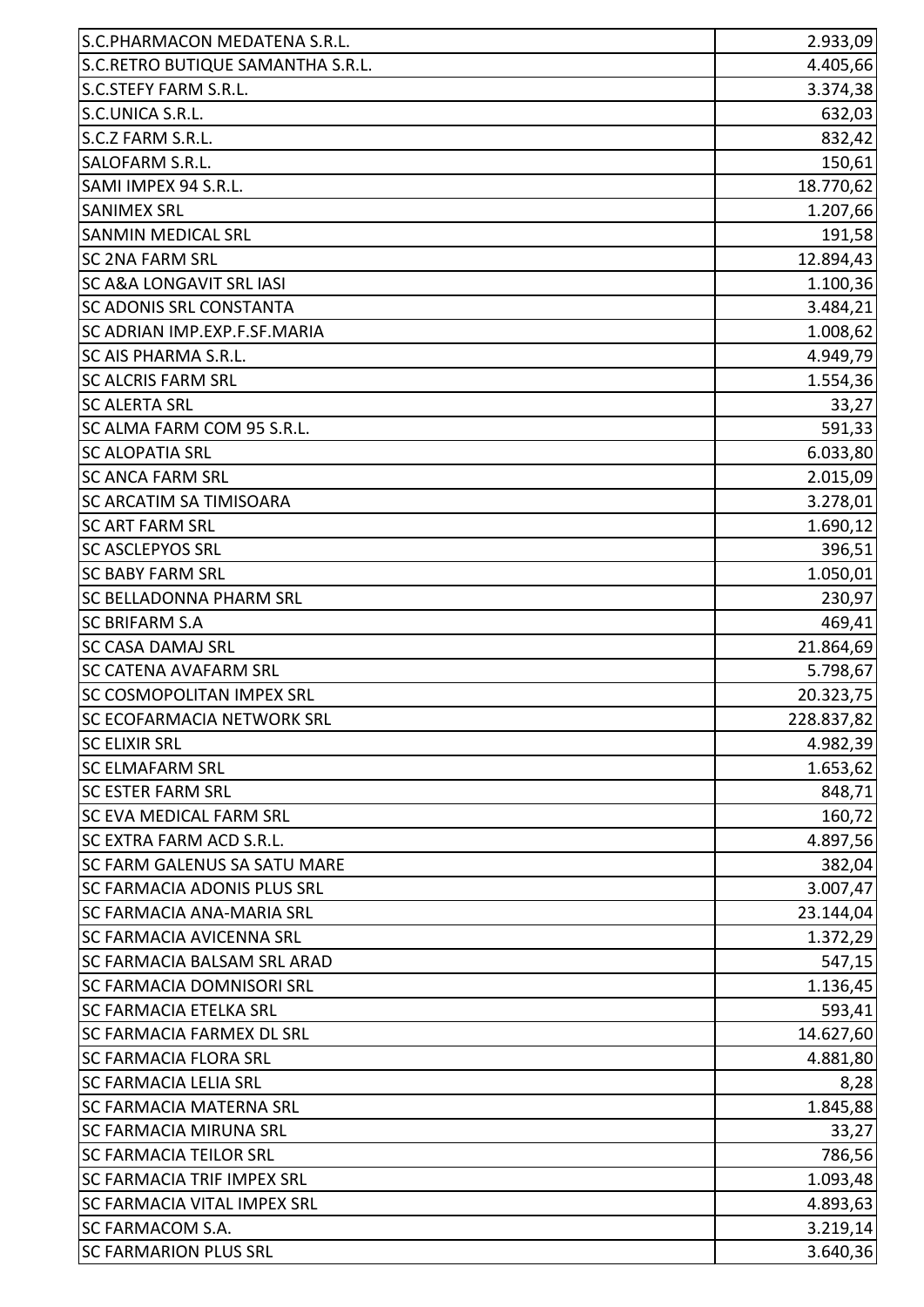| <b>SC FARM-ZOO-STAR SRL</b>              | 216,07     |
|------------------------------------------|------------|
| <b>SC FASTPHARM SRL</b>                  | 3.342,73   |
| <b>SC FEDRA SRL TULCEA</b>               | 290,35     |
| <b>SC FLORA PLUS SRL</b>                 | 791,91     |
| <b>SC GET-FARM SRL CARACAL</b>           | 516,10     |
| <b>SC HEDERA HELIX FARM SRL</b>          | 618,71     |
| <b>SC HELP NET FARMA SA</b>              | 370.187,23 |
| <b>SC HYGIEIA SRL BISTRITA</b>           | 167,00     |
| SC INDIGO 2000 SRL                       | 222,26     |
| <b>SC IVONA FARM SRL</b>                 | 2.494,44   |
| <b>SC LARIFARM SRL</b>                   | 2.530,92   |
| <b>SC LONGAVIT SRL</b>                   | 2.509,14   |
| <b>SC MD FARMA SRL</b>                   | 238,96     |
| <b>SC MEDICAL FARM SRL</b>               | 3.580,53   |
| <b>SC MEDIFARM SRL FAGARAS</b>           | 37,70      |
| <b>SC MEDIFLORA SRL</b>                  | 6.299,11   |
| <b>SC MYOSOTIS SRL</b>                   | 19.928,36  |
| <b>SC NIROS PHARMA PLUS SRL</b>          | 1.325,95   |
| <b>SC OMNIA-PLUS SRL</b>                 | 1.919,13   |
| <b>SC PHARMA LIFE SRL</b>                | 134,76     |
| <b>SC PHARMEDICUM SRL</b>                | 138,80     |
| <b>SC POPINA PRODIMPEX SRL</b>           | 41,59      |
| <b>SC REMEDIA SRL TIMISOARA</b>          | 536,64     |
| <b>SC REMEDIUM FARM SRL CLUJ</b>         | 70.666,30  |
| <b>SC RODAFARM IMPEX SRL</b>             | 4.380,44   |
| <b>SC SALVOFARM ZALAU</b>                | 525,83     |
| <b>SC SANOFARM SRL</b>                   | 692,81     |
| <b>SC SENSIBLU S.R.L.</b>                | 142.831,43 |
| <b>SC SIDEREA FARM SRL</b>               | 12.232,34  |
| <b>SC SINAPIS SRL ARAD</b>               | 4.455,05   |
| <b>SC TEAHA FARM SRL</b>                 | 2.743,89   |
| <b>SC TEOFARM SRL</b>                    | 2.988,01   |
| <b>SC TEOSAN SRL</b>                     | 1.273,60   |
| <b>SC TINOS FARM SRL</b>                 | 33.493,65  |
| <b>SC UMAVET SRL</b>                     | 853,30     |
| <b>SCARLAT GENERAL CONSULTING S.R.L.</b> | 3.624,33   |
| <b>SF. MARIA SRL</b>                     | 33,27      |
| <b>SIGMAFARM S.R.L.</b>                  | 33,27      |
| SMC ORGANIC FARM S.R.L. / FARMACIA DONA  | 16.963,71  |
| <b>SOFIAFARM SRL</b>                     | 875,92     |
| <b>STRASOF TRADING SRL</b>               | 7.238,30   |
| <b>TERRAFARM EXIM SRL</b>                | 16.431,76  |
| <b>TOMIS FARM SRL</b>                    | 1.667,37   |
| <b>URGENT FARM</b>                       | 75.523,59  |
| <b>VALYFARM SRL</b>                      | 24.886,50  |
| <b>VEKALMAR PHARMACIE'S S.R.L.</b>       | 67,54      |
| <b>VILEUS MED COM SRL</b>                | 4.759,98   |
| <b>WESTRA INTERNATIONAL SRL</b>          | 87,81      |
| <b>WORLD TRADE PHARMA SRL</b>            | 12,05      |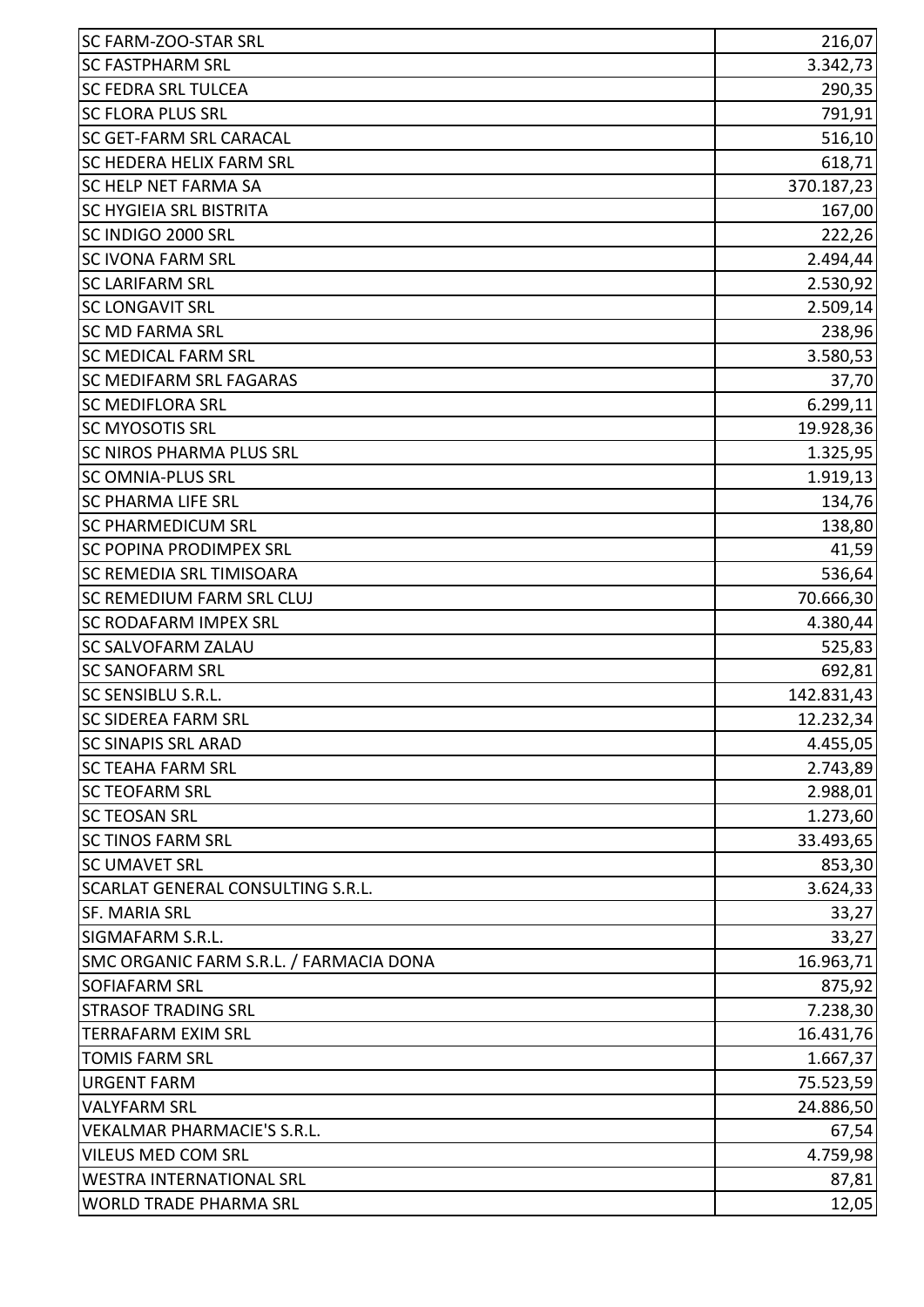| <b>Denumire furnizor</b>                                       | Valoare    |
|----------------------------------------------------------------|------------|
| <b>ALZA COMIMPEX S.R.L.</b>                                    | 438,78     |
| CENTRUL MEDICAL DE DIAGNOSTIC SI TRATAMENT AMBULATORIU SI MED. | 931.260,35 |
| <b>PREVENTIVA</b>                                              |            |
| <b>DUCFARM</b>                                                 | 832,64     |
| ELSCYTE S.R.L.                                                 | 93,65      |
| <b>EMAFARM UNIQUE S.R.L.</b>                                   | 95,74      |
| <b>FARMACEUTICA REMEDIA SA</b>                                 | 751,40     |
| <b>FARMACIA BUCURESTI TEHNOPLUS FARM SRL</b>                   | 189.154,61 |
| <b>FARMACIA HELP FARM SRL</b>                                  | 4.185,49   |
| FARMACIA IANCULUI 57 SRL                                       | 103,43     |
| FARMACIA PLURIMEX PARHON S.R.L. / MERCK                        | 4.766,70   |
| <b>FARMACIA TITAN SRL</b>                                      | 1.024,41   |
| <b>FARMACIA UNICA SRL</b>                                      | 1.984,95   |
| <b>FARMAVITA</b>                                               | 73,13      |
| <b>GENERAL NEXT PHARM SRL</b>                                  | 31,22      |
| <b>GENERAL SMART FARM</b>                                      | 488.962,02 |
| <b>IEZER FARM SRL</b>                                          | 87.939,34  |
| <b>IRIS PHARM SRL</b>                                          | 103,43     |
| <b>LAVIRA TRANSPORT SRL</b>                                    | 34.123,51  |
| <b>MARICONA COMIMPEX S.R.L.</b>                                | 93,65      |
| <b>MED-SERV UNITED SRL</b>                                     | 1.163,27   |
| <b>MORENA FARM SRL</b>                                         | 658,03     |
| <b>NORDFARM 8</b>                                              | 886,97     |
| PHARMACIA A.D.M. 2000 S.R.L.                                   | 2.175,18   |
| PHARMA-PLANT IMPEX SRL                                         | 87,81      |
| <b>PROCLINIC S.R.L.</b>                                        | 228,01     |
| ROPHARMA                                                       | 83,21      |
| S.C FARMACIA FILANTROPIA SRL                                   | 1.828,29   |
| S.C. ACTION C PRODIMPEX S.R.L.                                 | 438,78     |
| S.C. ALICAT GRUP S.R.L.                                        | 6.193,54   |
| S.C. ALMA MATER FARMACIE S.R.L.                                | 1.025,68   |
| S.C. BIOSPECTRUM S.R.L.                                        | 154,91     |
| S.C. CALIN FARM S.R.L.                                         | 263,43     |
| S.C. CRAITA SILVA IMPEX S.R.L.                                 | 93,65      |
| S.C. DEXTER INVEST S.R.L.                                      | 9.741,05   |
| S.C. FARMACEUTICA ARGESFARM S.A.                               | 39.097,11  |
| S.C. FARMACIA ACSADEMIA S.R.L.                                 | 600.317,25 |
| <b>S.C. FARMACIA CARITAS S.R.L</b>                             | 869,51     |
| S.C. FARMACIA PISCULUI S.R.L                                   | 1.039,65   |
| S.C. FARMACIA SFINTA ECATERINA S.R.L.                          | 4.161,05   |
| S.C. FARMACIA TEI S.R.L.                                       | 58.093,45  |
| S.C. FARMACIA VIVIANA S.R.L.                                   | 45.283,54  |
| S.C. FARMA-COM-IULIA S.R.L.                                    | 2.160,03   |
| S.C. GEDEON RICHTER FARMACIA S.A                               | 92.797,53  |
| S.C. HUMANITAS C.D. S.R.L.                                     | 2.784,84   |
| S.C. HYPERICI S.R.L.                                           | 1.451,20   |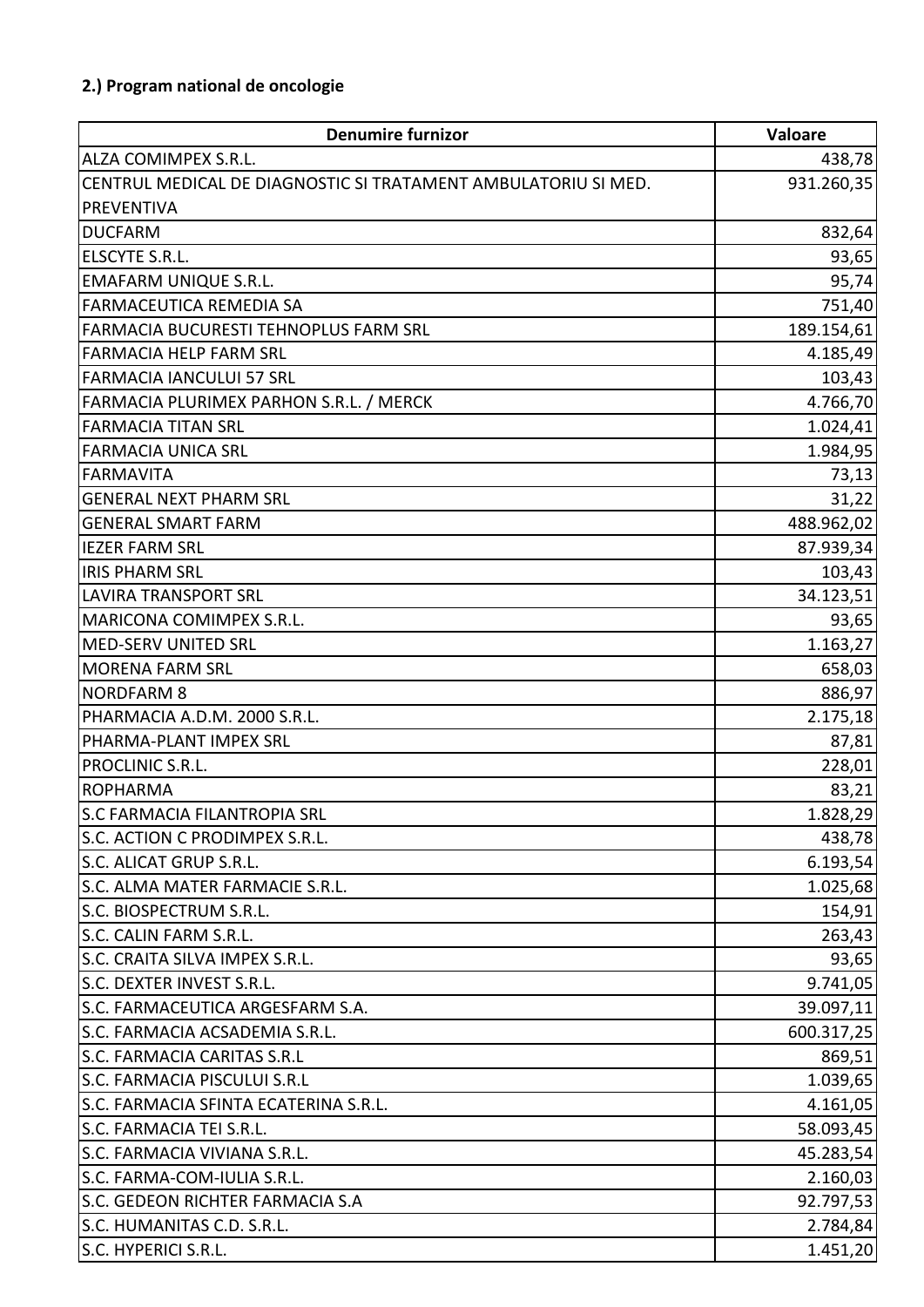| S.C. IATROFARM S.R.L.                   | 88,90      |
|-----------------------------------------|------------|
| S.C. JOJOFARM S.R.L.                    | 1.645,30   |
| S.C. MASTER FARM S.R.L                  | 4.766,70   |
| S.C. MINERVA FARMACIE S.R.L.            | 980,53     |
| S.C. MINI-FARM SRL                      | 438,57     |
| S.C. RADIX PHARMA S.R.L.                | 7.529,25   |
| S.C. REDFARM S.R.L.                     | 236,45     |
| S.C. S.I.E.P.C.O.F.A.R. S.A.            | 58.322,31  |
| S.C. SARAMED S.R.L.                     | 391,36     |
| S.C. TRI FARM S.R.L.                    | 7.258,15   |
| S.C. VITAL FARM S.R.L.                  | 62.017,19  |
| S.C.CLUB CAFE GALA S.R.L.               | 618.453,13 |
| S.C.FARM IMPLANT IMPORT-EXPORT S.R.L.   | 51,64      |
| S.C.GEDAFARM S.R.L                      | 1.635,91   |
| S.C.RETRO BUTIQUE SAMANTHA S.R.L.       | 7.150,05   |
| SAMI IMPEX 94 S.R.L.                    | 2.454,24   |
| <b>SC 2NA FARM SRL</b>                  | 93,65      |
| SC ADRIAN IMP.EXP.F.SF.MARIA            | 320,04     |
| SC AIS PHARMA S.R.L.                    | 442,96     |
| <b>SC ALERTA SRL</b>                    | 316,12     |
| <b>SC ALOPATIA SRL</b>                  | 236,45     |
| <b>SC ELIXIR SRL</b>                    | 6.796,02   |
| <b>SC ELMAFARM SRL</b>                  | 1.025,45   |
| SC EXTRA FARM ACD S.R.L.                | 7.154,72   |
| SC FARMACIA ANA-MARIA SRL               | 2.121,33   |
| SC FARMACIA FARMEX DL SRL               | 18.580,55  |
| SC FARMACIA MATERNA SRL                 | 313,03     |
| <b>SC FARMACIA TEILOR SRL</b>           | 1.029,53   |
| <b>SC FASTPHARM SRL</b>                 | 845,33     |
| <b>SC HELP NET FARMA SA</b>             | 95.644,50  |
| <b>SC MYOSOTIS SRL</b>                  | 1.690,99   |
| <b>SC REMEDIUM FARM SRL CLUJ</b>        | 98.282,23  |
| <b>SC SENSIBLU S.R.L.</b>               | 74.517,06  |
| <b>SC TINOS FARM SRL</b>                | 16.598,34  |
| SIGMAFARM S.R.L.                        | 2.602,74   |
| SMC ORGANIC FARM S.R.L. / FARMACIA DONA | 96.121,84  |
| <b>URGENT FARM</b>                      | 5.572,23   |
| <b>VALYFARM SRL</b>                     | 7.440,47   |

### **3.) Program national de oncologie cost-volum**

| <b>Denumire furnizor</b>                                       | <b>Valoare</b> |
|----------------------------------------------------------------|----------------|
| CENTRUL MEDICAL DE DIAGNOSTIC SI TRATAMENT AMBULATORIU SI MED. | 632.223,40     |
| IPREVENTIVA                                                    |                |
| FARMACIA BUCURESTI TEHNOPLUS FARM SRL                          | 102.726,64     |
| liezer farm Srl                                                | 8.245,84       |
| S.C. FARMACIA ACSADEMIA S.R.L.                                 | 291.915,08     |
| <b>S.C. GEDEON RICHTER FARMACIA S.A</b>                        | 27.811,68      |
| S.C. S.I.E.P.C.O.F.A.R. S.A.                                   | 97.245,07      |
| S.C. VITAL FARM S.R.L.                                         | 16.408,32      |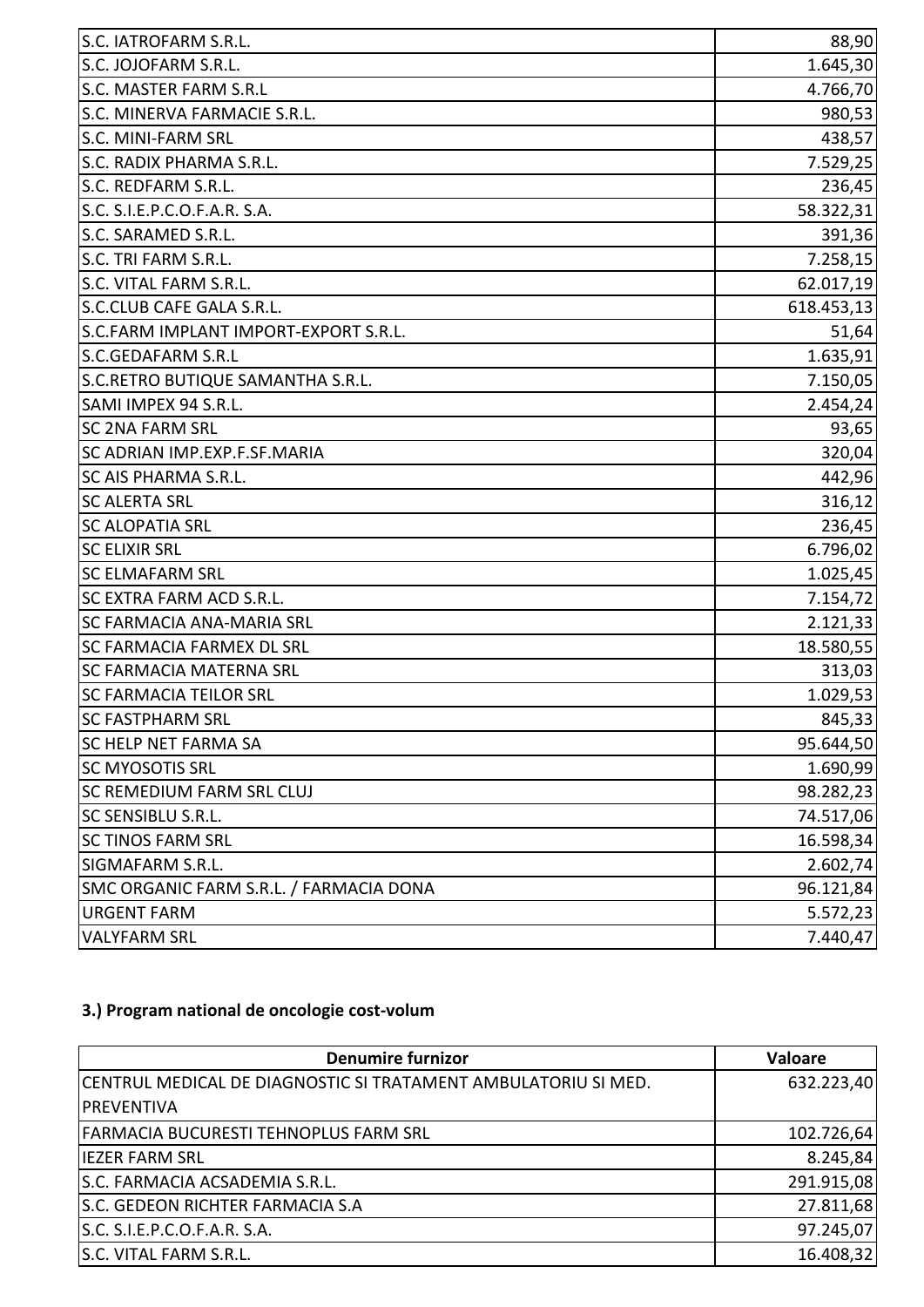| S.C.CLUB CAFE GALA S.R.L.        | 23.099,11  |
|----------------------------------|------------|
| <b>SAMI IMPEX 94 S.R.L.</b>      | 8.245,85   |
| <b>ISC HELP NET FARMA SA</b>     | 132.810,25 |
| <b>SC REMEDIUM FARM SRL CLUJ</b> | 150.592,34 |
| <b>SC SENSIBLU S.R.L.</b>        | 14.853,25  |
| <b>URGENT FARM</b>               | 14.853,26  |

# **4.) Program national de transplant de organe, tesuturi si celule de origine umana**

| <b>Denumire furnizor</b>              | Valoare   |
|---------------------------------------|-----------|
| ALZA COMIMPEX S.R.L.                  | 1.213,67  |
| <b>BIOMEDICA SRL</b>                  | 2.748,64  |
| <b>CATENA HYGEIA SRL</b>              | 2.324,84  |
| <b>FARMACIA HELP FARM SRL</b>         | 3.077,83  |
| <b>FARMACIA TARSIS</b>                | 2.060,12  |
| <b>HYGEA SRL</b>                      | 883,94    |
| <b>LAVIRA TRANSPORT SRL</b>           | 5.845,15  |
| MARICONA COMIMPEX S.R.L.              | 1.062,52  |
| PROCLINIC S.R.L.                      | 799,50    |
| S.C. ALMA MATER FARMACIE S.R.L.       | 1.145,51  |
| S.C. CONVALARIA S.R.L.                | 1.057,15  |
| S.C. DEXTER INVEST S.R.L.             | 12.179,70 |
| S.C. FARMACEUTICA ARGESFARM S.A.      | 8.077,55  |
| S.C. FARMACIA ACSADEMIA S.R.L.        | 12.840,83 |
| S.C. FARMACIA PISCULUI S.R.L          | 683,91    |
| S.C. FARMACIA SFINTA ECATERINA S.R.L. | 3.482,58  |
| S.C. FARMACIA TEI S.R.L.              | 683,91    |
| <b>S.C. FARMALEX S.R.L</b>            | 939,10    |
| S.C. GEDEON RICHTER FARMACIA S.A      | 472,92    |
| S.C. JOJOFARM S.R.L.                  | 3.905,77  |
| S.C. MINI-FARM SRL                    | 3.423,18  |
| S.C. S.I.E.P.C.O.F.A.R. S.A.          | 5.234,95  |
| S.C. SARAMED S.R.L.                   | 1.187,44  |
| S.C. VITAL FARM S.R.L.                | 1.979,04  |
| S.C.CLUB CAFE GALA S.R.L.             | 2.264,37  |
| S.C.CONSFARM S.R.L.                   | 2.437,59  |
| <b>S.C.FARMACIA TUNDE S.R.L.</b>      | 2.390,72  |
| S.C.FLORES S.R.L                      | 3.030,24  |
| S.C.PHARMACON MEDATENA S.R.L.         | 3.727,21  |
| <b>S.C.STEFY FARM S.R.L.</b>          | 2.459,62  |
| <b>SC FARMACIA ADONIS PLUS SRL</b>    | 691,45    |
| <b>SC HELP NET FARMA SA</b>           | 14.430,07 |
| <b>SC LONGAVIT SRL</b>                | 567,55    |
| <b>SC SENSIBLU S.R.L.</b>             | 20.097,16 |
| <b>SC SIDEREA FARM SRL</b>            | 2.365,95  |
| <b>URGENT FARM</b>                    | 2.647,55  |
| <b>VALYFARM SRL</b>                   | 1.435,43  |